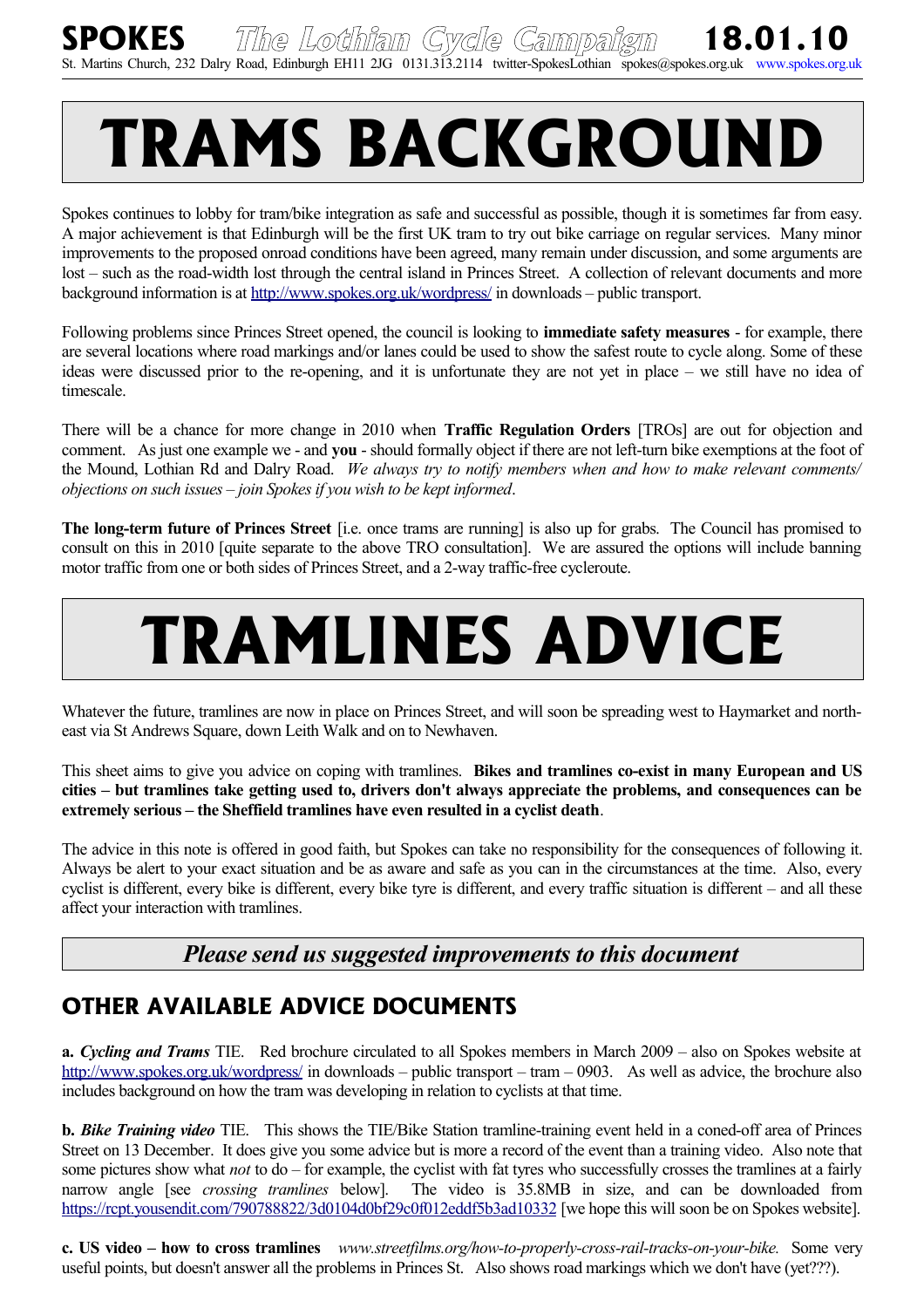## **CROSSING TRAMLINES**

Always try to cross at as near to 90<sup>°</sup> as possible. A common recommendation is never cross at less than 45<sup>°</sup> even if this means signalling that you are stopping and getting off (to signal stopping, stick your arm out straight and wave it up and down). To some extent the acceptable angle depends on your bike and its tyres. For narrow tyres 45<sup>°</sup> may be too small an angle. Even with wide tyres  $45^{\circ}$  may be dodgy in the wet, when skidding along the line is an added danger.

Longstanding Spokes member Harry Henniker boasts a scar on his chin, resulting from getting his bike stuck in tramlines in 1955(!) whilst cycling to school along Princes Street. Harry says, "*I was nervous about the tram lines at first but soon got used to them. The secret was to cross them at an angle of at least thirty degrees and to keep a firm grip of the handlebars. I must have become a bit blasé however because eventually I got caught in them and went flying over the handlebars*." Perhaps if Harry had stuck to the now-recommended minimum of 45 degrees his chin would still be blemish-free!

As mentioned above, video (b) includes a crossing manoeuvre which is *not* recommended. The dangers are shown in this Princes St photo - taken at the December 13 tramline tryout [photo by Chris Hill, chdot at *www.flickr.com*].

Document (a) includes these two useful pictures...





## **CYCLING BESIDE TRAMLINES / OVERTAKING STOPPED BUSES**

Most cyclists travel a metre or so out from the kerb, and overtake buses at stops. For most of Princes Street there is ample room to overtake a bus which is properly stopped at a bus stop. Some cyclists who travel faster tend to stay far out from the kerb much of the time. In either case, you will be cycling parallel to and fairly close to the tramlines. **This is normally quite safe -** *but* **be aware of potential problems which may force you to the right and into the tramlines**. We know of at least 2 crashes which have happened for this reason, with a broken foot resulting in one case.

## *Be especially careful in the following situations...*

- a bus which is about to pull out never risk a 'last minute' overtake
- a lot of traffic it may be less aware of you, it may move unexpectedly, you have less space to manoeuvre
- a bus which is not parked squarely it may leave less space next to the tramline

We understand that Lothian Buses drivers have been trained to think about cyclists and tramlines. They may occasionally forget, especially in the early days. Drivers from other companies may not have been trained.

If you have a problem with Lothian Buses, please do report it – [mail@lothianbuses.com](mailto:mail@lothianbuses.com) 0131 554 4494. Give date, time, bus number, location, and report it rapidly – all buses now have video recording which we understand is kept for one week only, in case of complaints, after which the tapes are re-used.

## **DIFFICULT LOCATIONS [not in any particular order]**

## **a. Cycling from Hanover Street to Mound**

*Problem* – there is a tendency to cross the second tramlines at a too narrow angle, as you swing right to head for the Mound. *What to do* – try to make your right turn as late as possible – this is not easy as there is restricted width between the final tramline and the guardrail at the National Gallery. Maybe walk the pavement the first time, to get a good look at the layout.